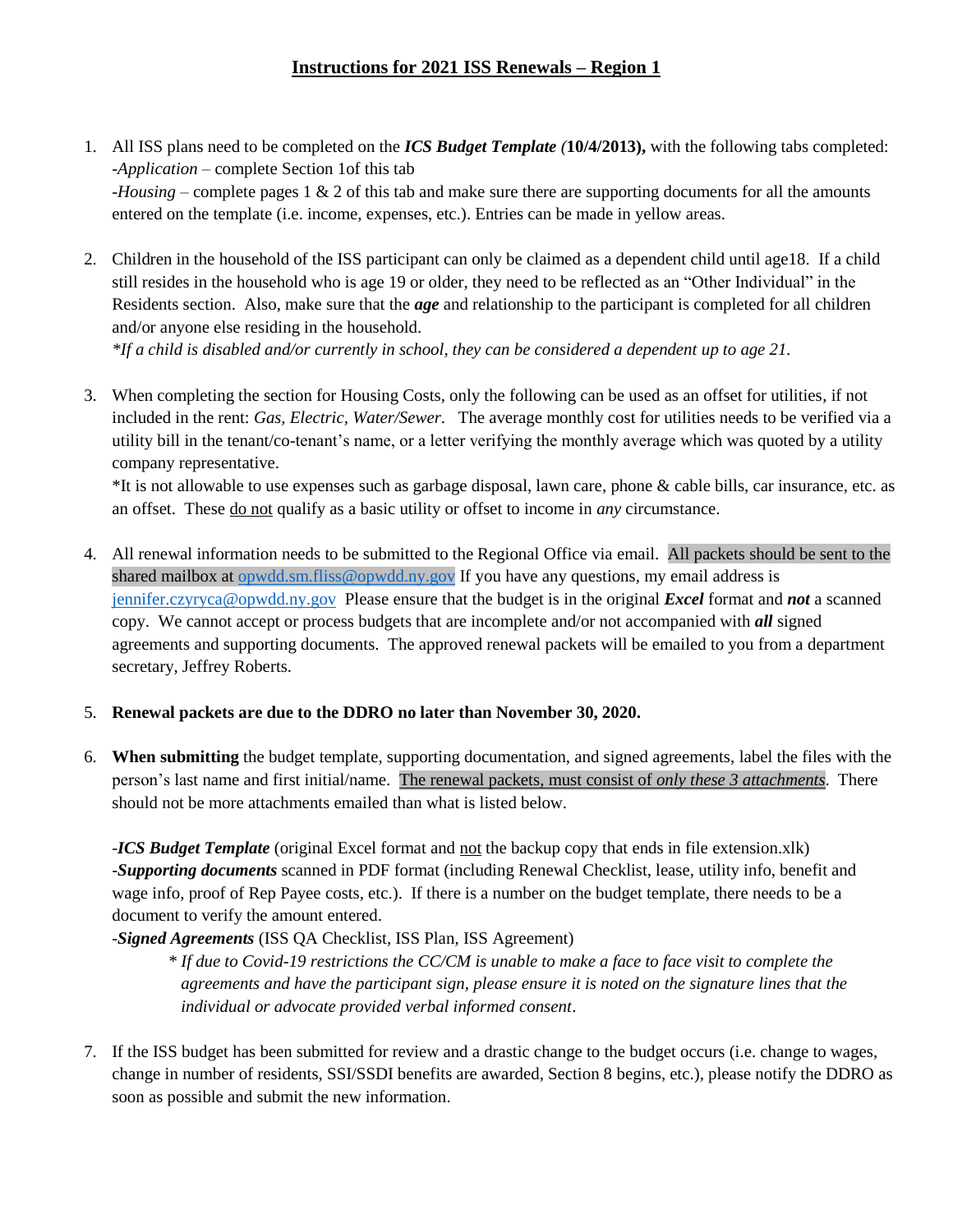8. The following documents are attached in the email:

-**ICS Budget Template** – this is not new, but is a blank copy. I filled in basic information on the form to expedite the process (i.e. type of plan, DDRO information, budget effective dates). It is highly recommended to use a blank copy of the ICS budget template for each person. If you use the same template and make multiple changes to the document, calculation errors can occur.

-**2021 Application Checklist** – this sheet is used to ensure that all necessary documentation is submitted with the budget for the annual renewal. Please add comments for any information that may not be self-explanatory on the budget or supporting documents. If there are drastic changes to the income and/or housing costs, please explain the situation. *Any information I need to be aware of for the renewal, should be noted on this form.*

-**ISS Agreements** which need to be completed and signed – QA Checklist, ISS Plan, ISS Participation Agreement. There were revisions made to these forms, so use the 9/10/20 version. Ensure all 3 forms are signed by the participant prior to the other parties signing off on the agreements.

-**Agency Management Plan** – only one is needed for all ISS participants enrolled with your agency. This should be completed and submitted after all the budgets are completed. Ensure this is completed and emailed to the DDRO prior to January 1, 2021.

- 9. For 2021, there *may be a small COLA* **increase** from the Social Security Administration (SSA). Unfortunately, the actual percentage of the COLA increase will not be confirmed until sometime in late October. I will email the actual COLA amount as soon as the information is available. Any ISS participant that receives *federal* SSI and/or SSDI benefits from the SSA, should have this increase included on the 2021 budget. If applicable, the 2021 increase can be calculated by multiplying the current benefit by .013 (if the COLA is 1.3%). For example, if the current benefit is \$783, the increase is \$13, and the 2021 benefit is \$796. Please note, the NYS share of SSI (SSP from OTDA) does not increase.
- 10. **ISS Helpful Hints** if unsure what documentation is needed for Social Security benefits or *how to calculate wages*, please refer to the following:
	- a. Income: The most current information needs to be submitted. *Do not* put food stamp (SNAP) or HEAP benefits in this section as this will lower the person's monthly subsidy & does not need to be listed on the budget. There is a section on page 2 of the housing subsidy application to input food stamp benefits (although this is not considered countable income).
	- **b.** Documentation for Social Security benefits needs to be dated within the last year. Award letters from the SSA, Rep Payee Ledger, or bank statements may be supplied to show the amount of monthly benefits if the statement clearly identifies it as SSI/SSDI/SSP. *Please note, as of 10/1/14, the federal and state share of SSI payments are paid in separate checks. If someone receives SSP (State Supplement Payment) from OTDA, this is part of the monthly SSI payment and countable income***. If someone receives the maximum amount of federal SSI benefits, they will receive SSP benefits up to \$87/month and this is countable income.**
	- c. Proof of wages need to be verified by *paychecks, etc*. At minimum, proof of 1-3 months of wages needs to be submitted. A bank statement showing direct deposit is not sufficient. The "Net" wages (*after taxes*), not gross salary, are used for the calculations.
	- d. Monthly wages and unemployment benefits are calculated per the following formula: \*Total Net wages *divided by* Number of weeks *multiplied by* 4.33 (average # of weeks in a month). Do not just add 4 weeks of work or 2 bi-weekly checks to calculate the monthly wages/salary. \*For example, wages for 6 weeks are: \$40,50,45,60,75,25, which totals \$295. This is divided by six weeks (\$295/6= \$49.16) – this is the average weekly salary. Take this weekly total and multiply by 4.33  $($49.16 \times 4.33 = $212.89, which will round up to $213) - this is the monthly wages total.$ \*Also, it facilitates the approval process if you show your calculations that were used to figure the monthly wages, SSA benefits, utility costs, etc. If there is an error, this can be explained quickly.